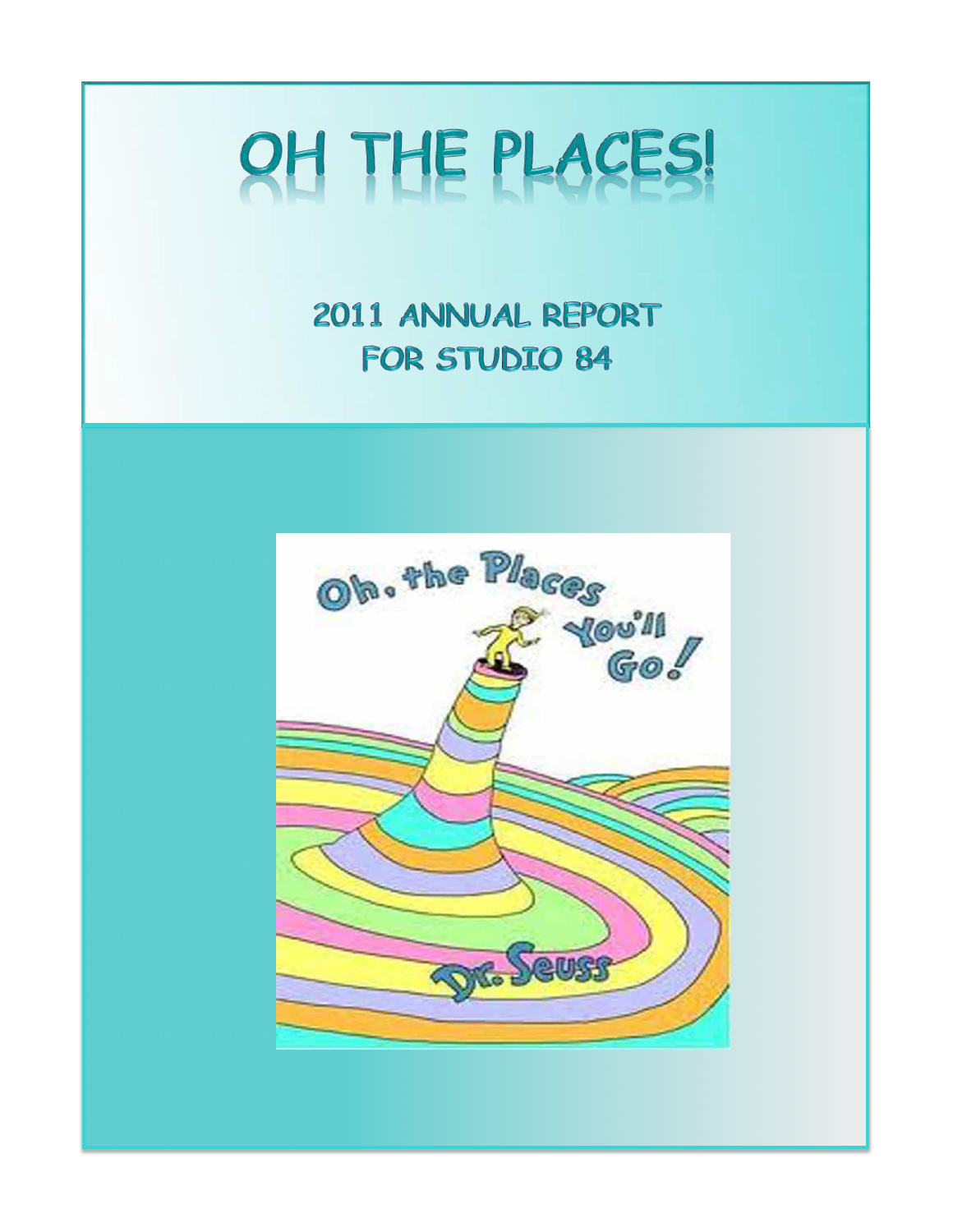

#### *Mission Vision*

*To provide fully accessible opportunities in the arts To enrich people's lives By focusing on the strengths and abilities Of the individual, By encouraging the creative voice With self directed activities, Thus inspiring self worth, pride, Confidence and acceptance.* 



*A Creative Focus on the Abilities through the Arts*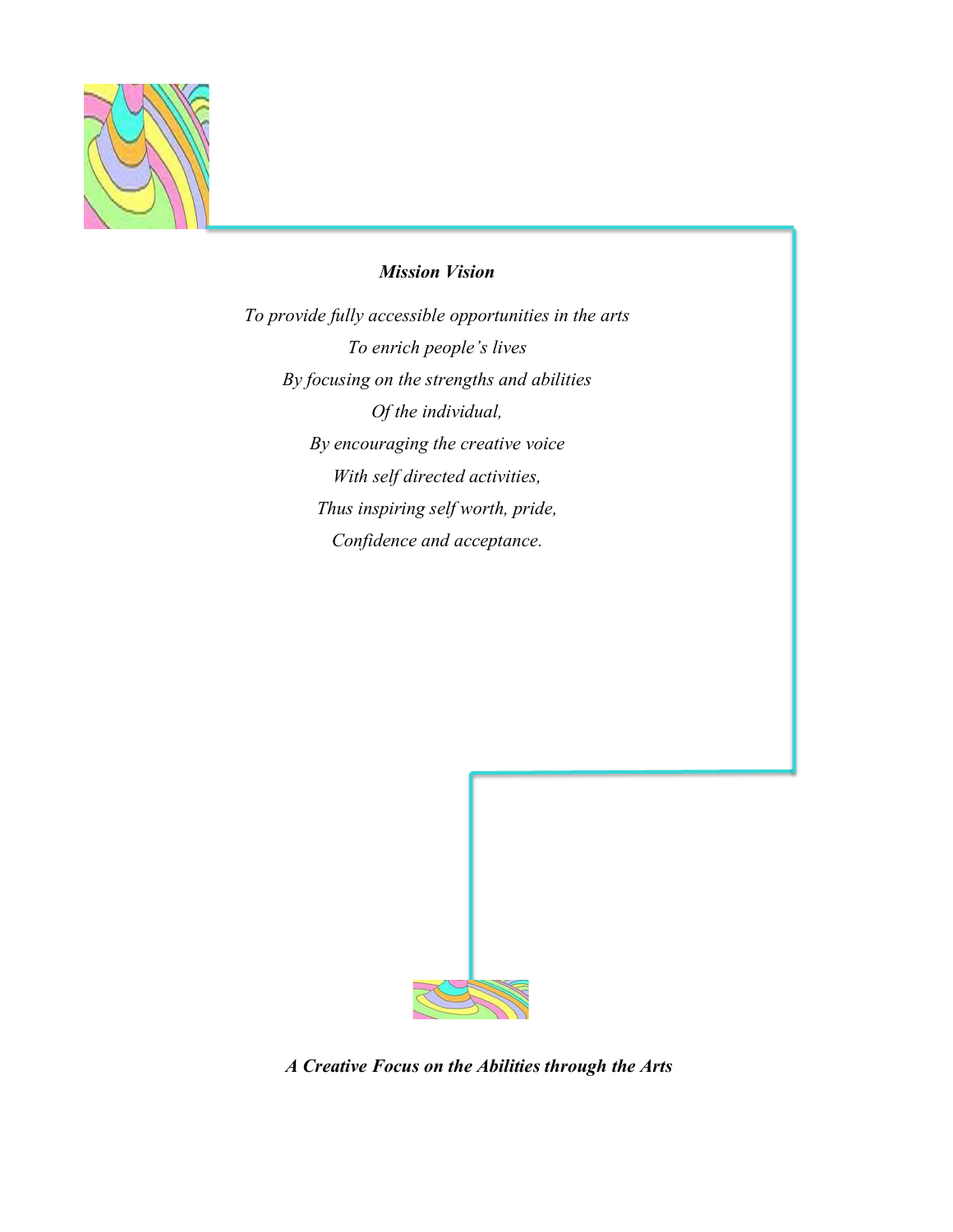

From Founder and Director

Oh! The places we've been and will go! And Oh! The lives we have changed! Dr. Seuss, the imaginative writer of children's books has always been an inspiration to us. Truffle trees and sneeds? Oh Yeah! Dr. Seuss helps us to remember that the imagination is a great gift and here at Studio 84 we have created the environment for those gifts to develop and grow. This year has brought us changes and stories. Changes in our space and stories of individuals changing.

Our space has finally come together and has made studio use much more efficient for our artists and staff. Storage area is complete and brimming over with all the wonderfully strange things people donate for our creative endeavors.

Family members, program managers, and caregivers are all reporting changes in our artists. Art, as we have always believed, is increasing their self-esteem, communication skills and acceptance into the community.

The most fantastic place we have been this year has been a performance art piece, that we saw our artists truly come alive. They revealed creative sides of themselves we haven't seen before. Developed by board member Karen McCulloch for our October celebration of Art & Disability Awareness month and working with some of our artists, a piece was created that spoke about the beauty and abilities each individual has inside. A place of great imagination and gifts.

For those who have been with us since our first steps and places we have been, we thank you. For those who will join us in our future steps and all the places we will go, welcome.

> Creatively yours, Deborah

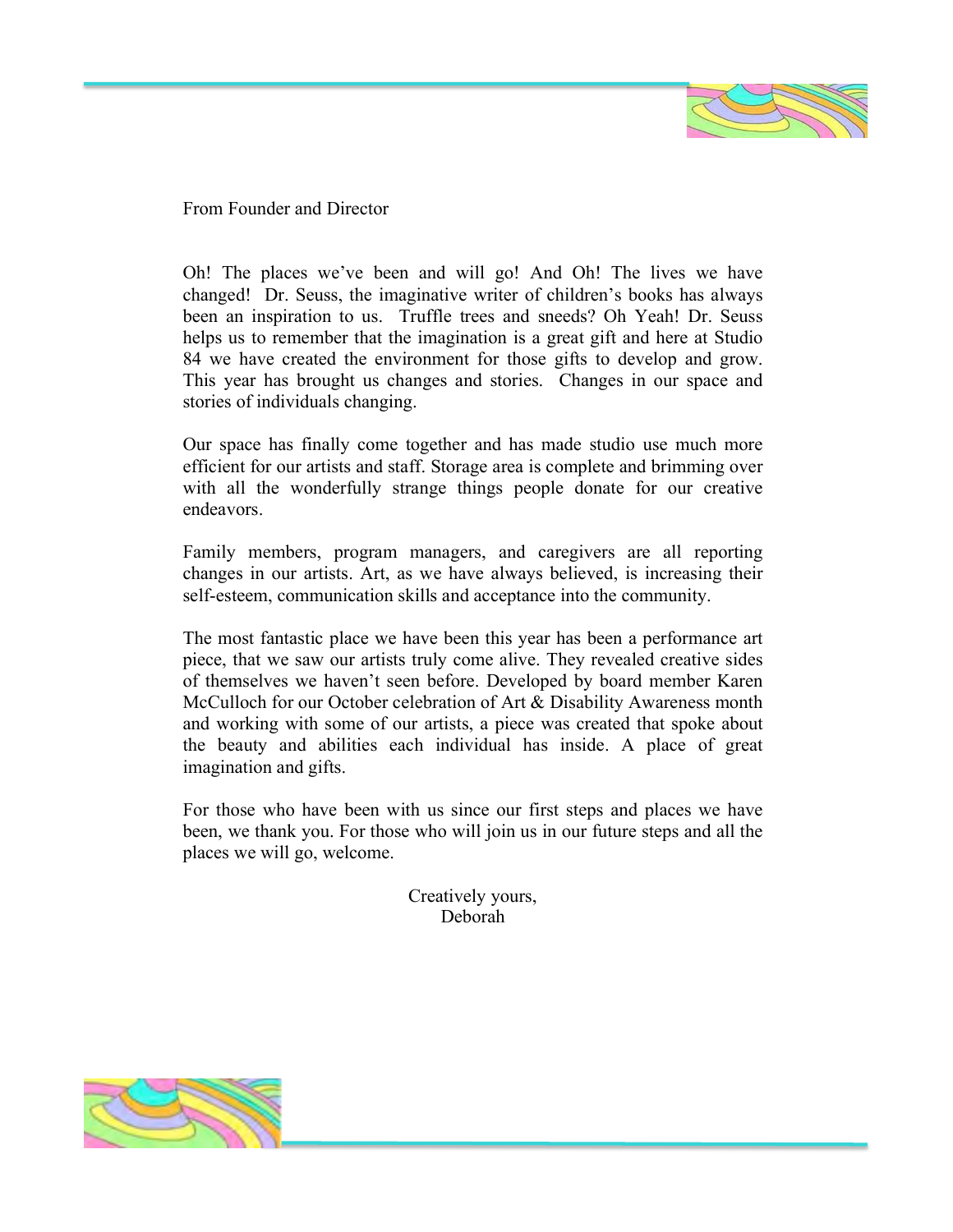**Our Place** 



Studio 84 is fast becoming the place to be, the place to find and nurture your creative side as well as your self-confidence. It's the place to explore new adventures and develop friendships as artists. We feel so fortunate to have such a wonderful physical space to do this in.





We can't thank enough our new landlord, Peter D'Aquisto of Triple J Management, for making our place more livable with repairs to the roof. This has allowed us to actually move into the storage area and not worry about everything getting wet when it rains. We have become a more useful and livable space for our artists. Everybody knows exactly where everything is now. Getting everything moved into the storage room has opened up the main studio area and improved the traffic flow throughout, allowing for easier access for wheelchairs.

Talking about becoming a more usable space, we want to extend a very special thank you to all those who donated specifically to get our wash up sink installed. What a difference that has made! And an extra special thank you to Carlson Plumbing of Delavan who donated time and material for the installation

of our kitchen cabinet and sink…. no more washing our lunch dishes in the bathroom or with the paint brushes. And we can't forget our donor who wishes to remain anonymous, who got the ball rolling with an actual laundry tub and faucet as well as seed money in the collection can for its installation.



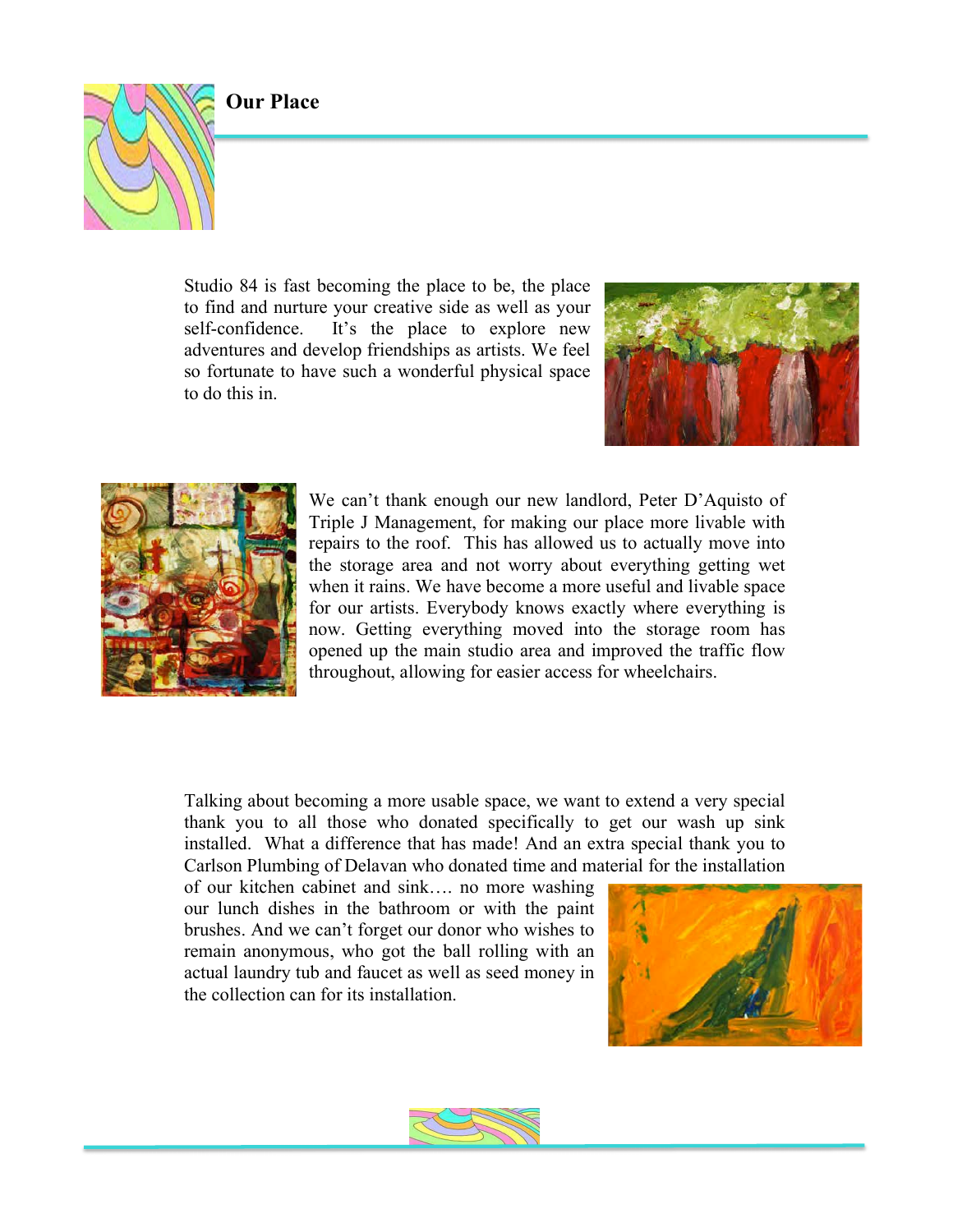### **Places We Have Been in 2011**



Young Artist Exhibit Arts Immersion Night at Washington School Big Read Art at Work Exhibit First Annual Gala Night Whitewater Arts Alliance Public Arts Project UW-W Art Alumni Exhibit Steven Smith Exhibit 2nd Annual Art in Motion Fun'd Raiser Veteran's Art Exhibit Art and Disability Awareness Month Events Students of Studio 84 Exhibit Art 4 Christmas Sale First Citizens State Bank Exhibit Whitewater Cares Charity Weekend

As we head into our third year, many exhibits and events are becoming our mainstay of activities as they are proven successes. Each year we reserve several months for our students to exhibit their work in the gallery, while the other months are open for community exhibits as groups or as individuals, giving our students the opportunity to view other area artists work and to meet them at receptions.

This year during October's Art and Disability Awareness Month, we collaborated with VSA, Art Working and Donna Lexa Center in exhibiting works from their artists. Working with the Fiskum Gallery at UW-W we brought in a guest artist to talk about his life and art as a person with Autism. Our theater program presented a beautiful performance under the direction of Karen McCulloch, with our artists in "Voices". Awareness month also brought together a local Girl Scout troop and one of our artists, J. Austin Pena. He spoke with them about his disability, talked about his artwork and taught them how to tie dye tee shirts.

We welcomed back volunteer Lindsey Sanftleben, an arts education major, who works with our artists several hours each week. Two interns helped us out on a project in the area of marketing and promotions. Trent Hampton, a business major, worked on several written pieces, brochures and our database. Kim Krueger, a multi-media art major, produced a beautiful three-minute cd that really shows what Studio 84 is all about. Two volunteers from UWW's Professional Practices in Art got a feel of how an art studio operates.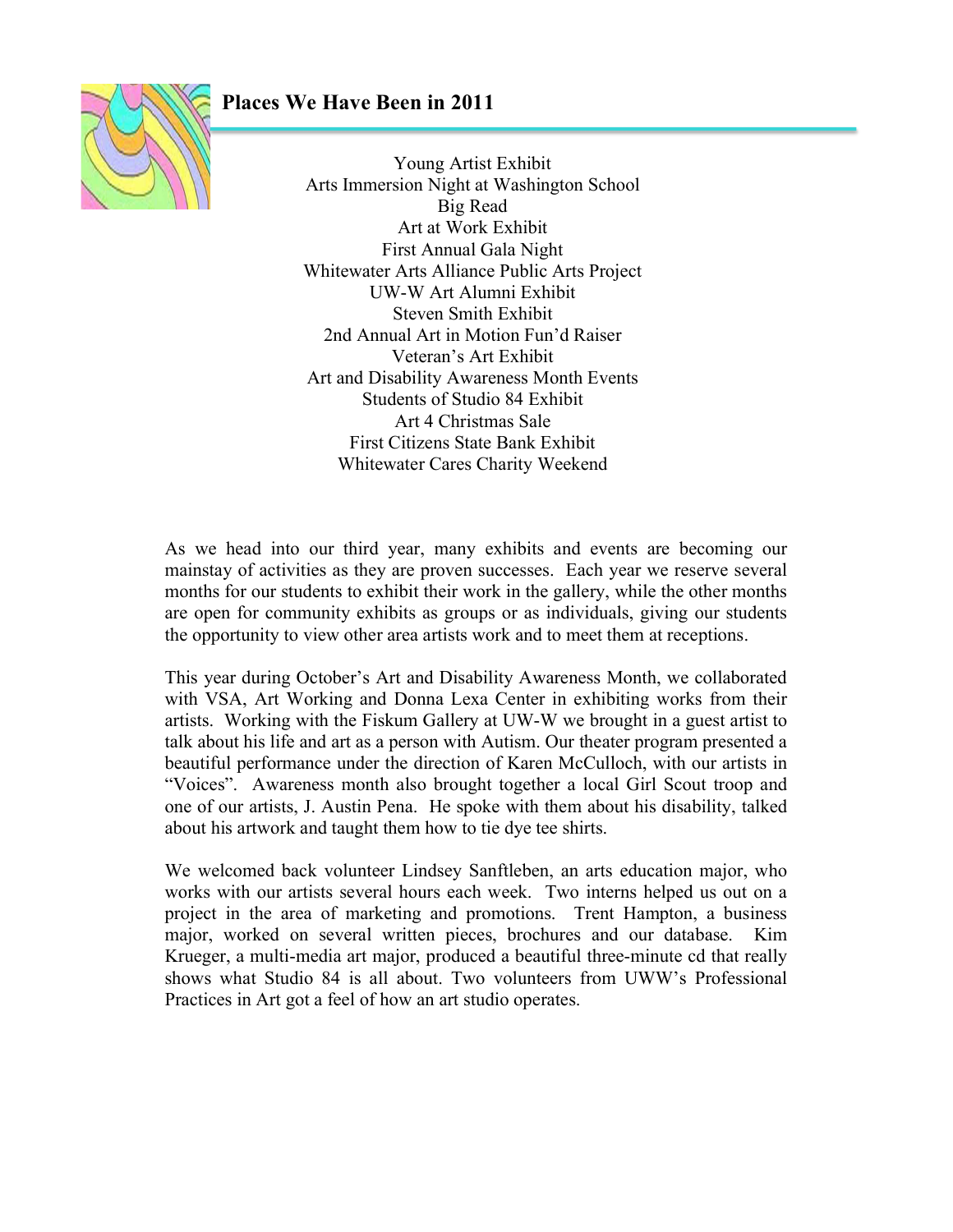

Goals, strategic plans, objectives what ever you want to call them, they are what we are shooting for in the future.

- 2012 will bring changes. Moving forward in sales of our artists' work will bring supplemental income for them. Note cards and original art are fast becoming very popular and so we will be finding more avenues to promote them.
- As alumni of UW-W we are proud to continue with connections on campus. 2012 will bring us an exhibit of Art Faculty and some of their students.
- This year's annual Gala Night has taken on a theme…*For the Love of the Arts* and will be a fantastic evening once again.
- In 2012 we have plans for further development of our theater program. Already we have an artist working on a play he has visions of producing. The goal is to have theater a regular yearly part of our programing that is open to an Avant-garde sort of feel. These won't be your typical theater performances; our imaginations will soar with this. It will be open (as is all our programing) to the entire community to participate in and very welcoming to new writers, new actors, those interested in trying this side of the arts out.
- As our funds increase so will our ability to offer scholarships to workshops and studio time for our artists. We have had several lucky recipients of the scholarship already and they are so grateful for the opportunity to participate in the arts.
- Of course increasing our finances is always a goal. This year already we have been able to add payroll to our budget. A very, very small one, but one none the less. Future goal in the years to come is to provide several full and part time positions.
- Speaking of employment, a long-term goal we are aiming for is to eventually provide employment to people with disabilities. Especially those who might otherwise be considered unemployable in the job market. At Studio 84, we tend to have a lot of patience and creative ideas that will help in this goal. Financial stability will need to occur in order for this to happen—one step at a time and we will reach this goal too.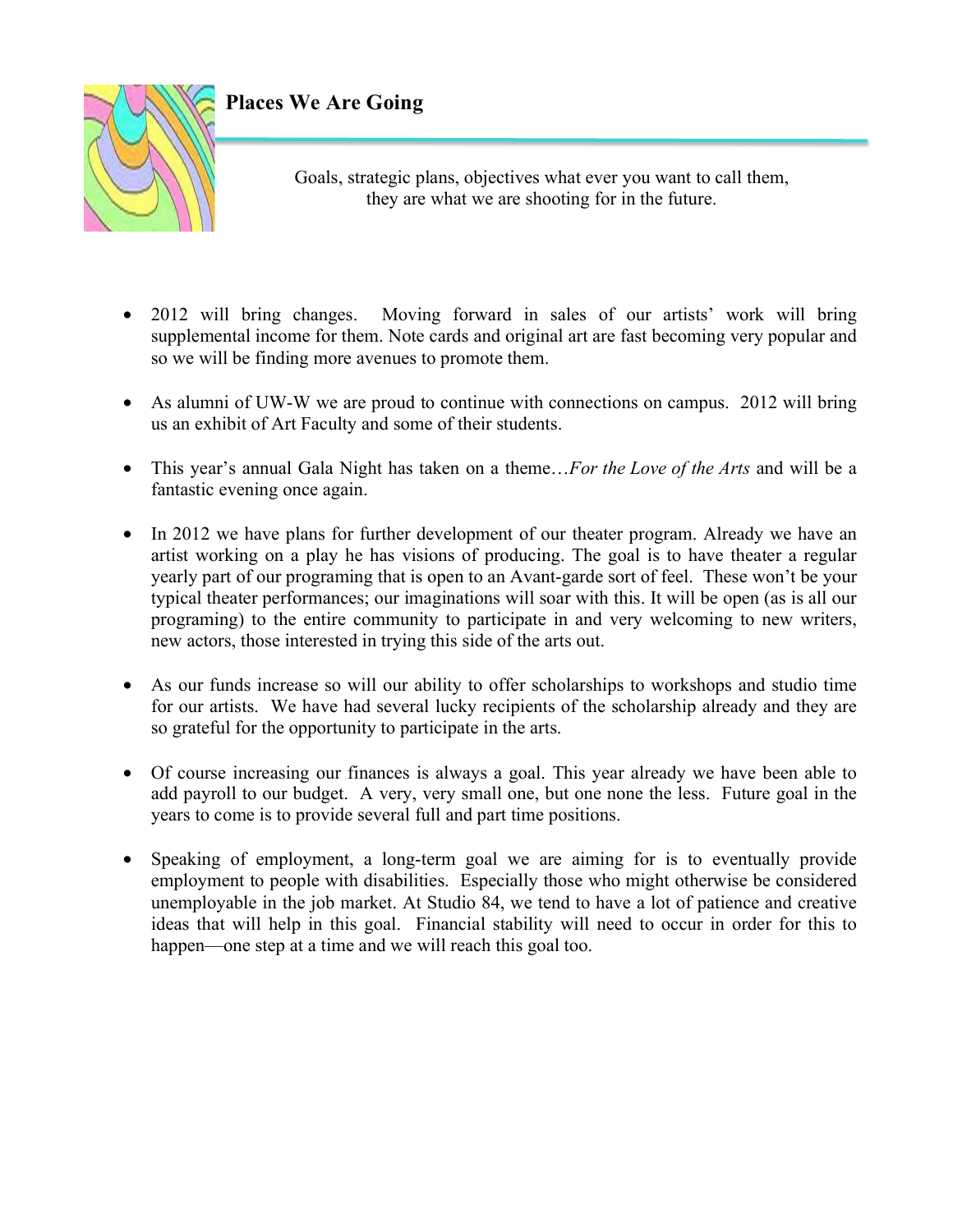

# **The Reasons Why We Have This Place!**

We all need a reason to get up in the morning and march forward in life. Well here at Studio 84 it's our artists that keep us coming back for more. It's such a joy to work with them. Highlighted here are just a few of the reasons why we do what we do.



**Matt Schuh**  Matt is a recent high school graduate and is shown here selling his first painting. A very exciting moment for him.

**AJ Borah**  AJ is always proud to show off his work and enjoys the company of other artists when he's here. He enjoys working in mixed media collage.





**Michael, Andrea & Madeline Kuhl**  These three siblings are home schooled and love love love bringing their creative visions to life at Studio 84. I suspect someday they will come back as volunteers!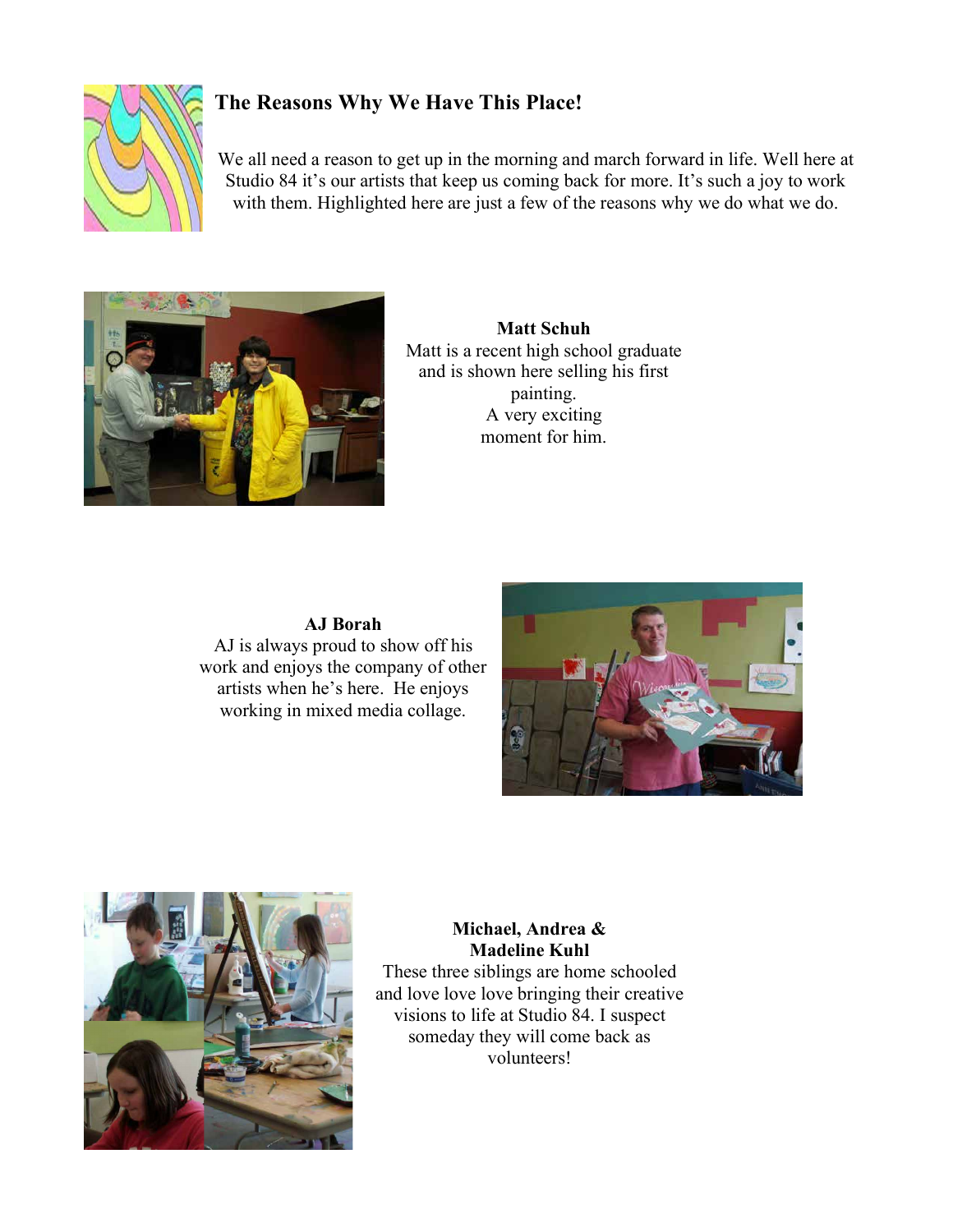



#### **Nick Bursh**

Nick is always so excited to come to the Studio and paint. He's very focused and attentive to his art making. Nick has sold many of his works in the form of notecards

#### **Brad Houdek**

Brad's smile is infectious! He's very into anything with motors and loves painting his visions of vehicles he makes in wood.



#### **Steven Durchslag**

Steven has learned to use pastels and markers in ways he didn't know about. Filling the paper with symbols of things that make him happy, he produces rich works with imagination and memories. Steven has sold two of his pieces.



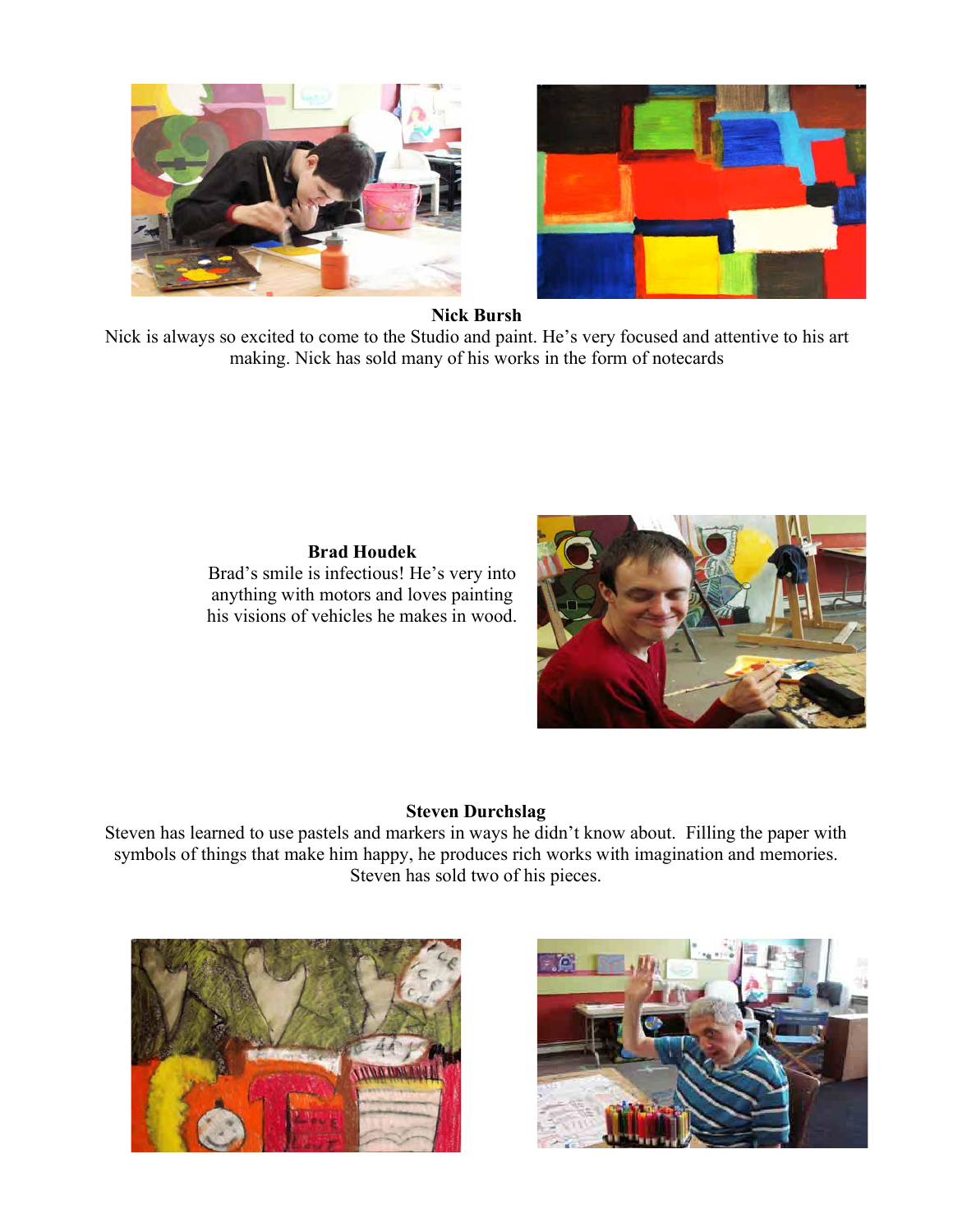

#### **The Place of Big Friends**

To all of Friends of Studio 84, we want to thank you for helping us get to the places we've been and the places we will continue to grow into.

#### **Individual Friends**

Andrea Musher Angela Myrin Ann Engleman Anne & Jim Klinkowitz Anonymous Bob & Barb Grant Brian Beck Chris & Deji Akinlosotu Cindy Glazman Connie Wiersma Corey Schojoth Cydnie Palbicky-Pena Dan Sable Dante Conti David Pawl Dawn Hunter Dawn Kist Deborah Blackwell Dennis & Debbie Lee Dennis McEssey Erin Amundson Erin Diercx Frank J. Ludicky Gloria Vasquez Graceila Colin-Delaca

Henry Smith Janet Sather Jeanne Cizon Jim & Karen McCulloch Jen & Steve Smith John Wickenberg Julia Ince Katherine Fincutter Ken Anderson Ken Kohberger Kevin & Nancy Brunner Kim Carlson Laura Bursh Laura Graham Linda Kimbal Lori Barquest Lynn Shoemaker Mark Delaney Mark McPhail Marshal Anderson Mary June Mauser Mary Potratz Max White Mega Matthews Mike Kelwia Patricia Henry

Rachel Scott Rachel Sterwald Ray Blackwell Rex Wilson Richard & Karen Csavoy Rick Halfmann Robert McCullough Robert Mertens Saskia Lodder Sheryl Stark Shirley & Donald Wickersheimer Stasia Wilson Sue Hughes Sue Samuels Susan Messer Tami Zwicke Teresa Munger Terry Houdek Tim Cullen Tracy Felland Wade Dazey Walter & Carina Boyd Whitney Richardson

Family of Charlie Whitehead In Memory of Charlie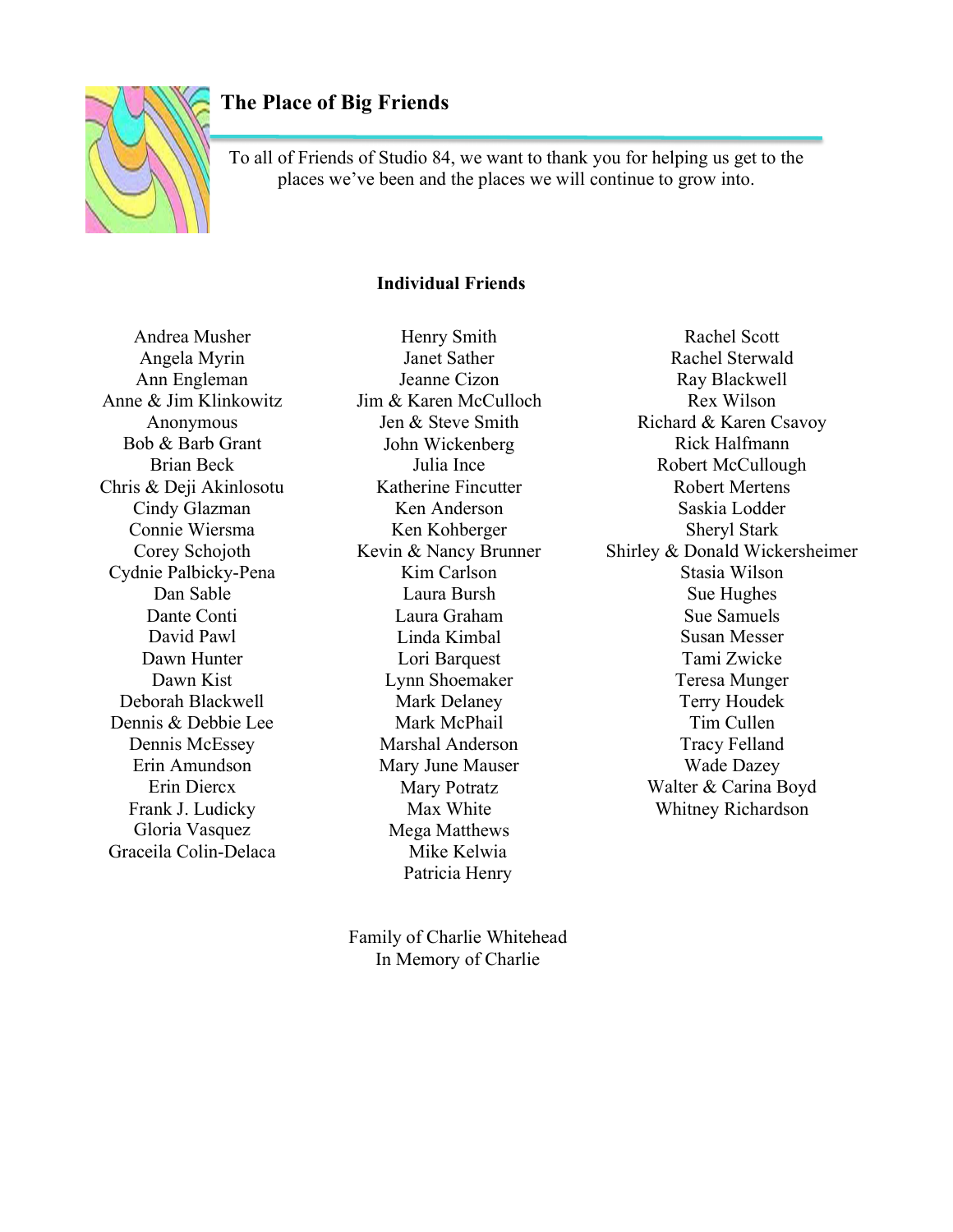#### **Corporate and Organization Friends**

Carlson Plumping & Heating Choice Program of Janesville Schools Coburn Company, Inc. GMA Printing LaGrange General Store McCullough Prescriptions & Gifts Quiet Hut Sports Sentry Foods The Congregational Church Theta Alpha Phi—UW-W Treadhead Cycling United Technology Corporation Whitewater Arts Alliance

#### **"Stuffy Friends"**

These are our friends who bring us STUFF!! Wonderful stuff for our creative energies to use. Too numerous to mention, many are anonymous and we appreciate them all.

#### **Grants**

Wisconsin Arts Board Grant Young Auditorium Grant

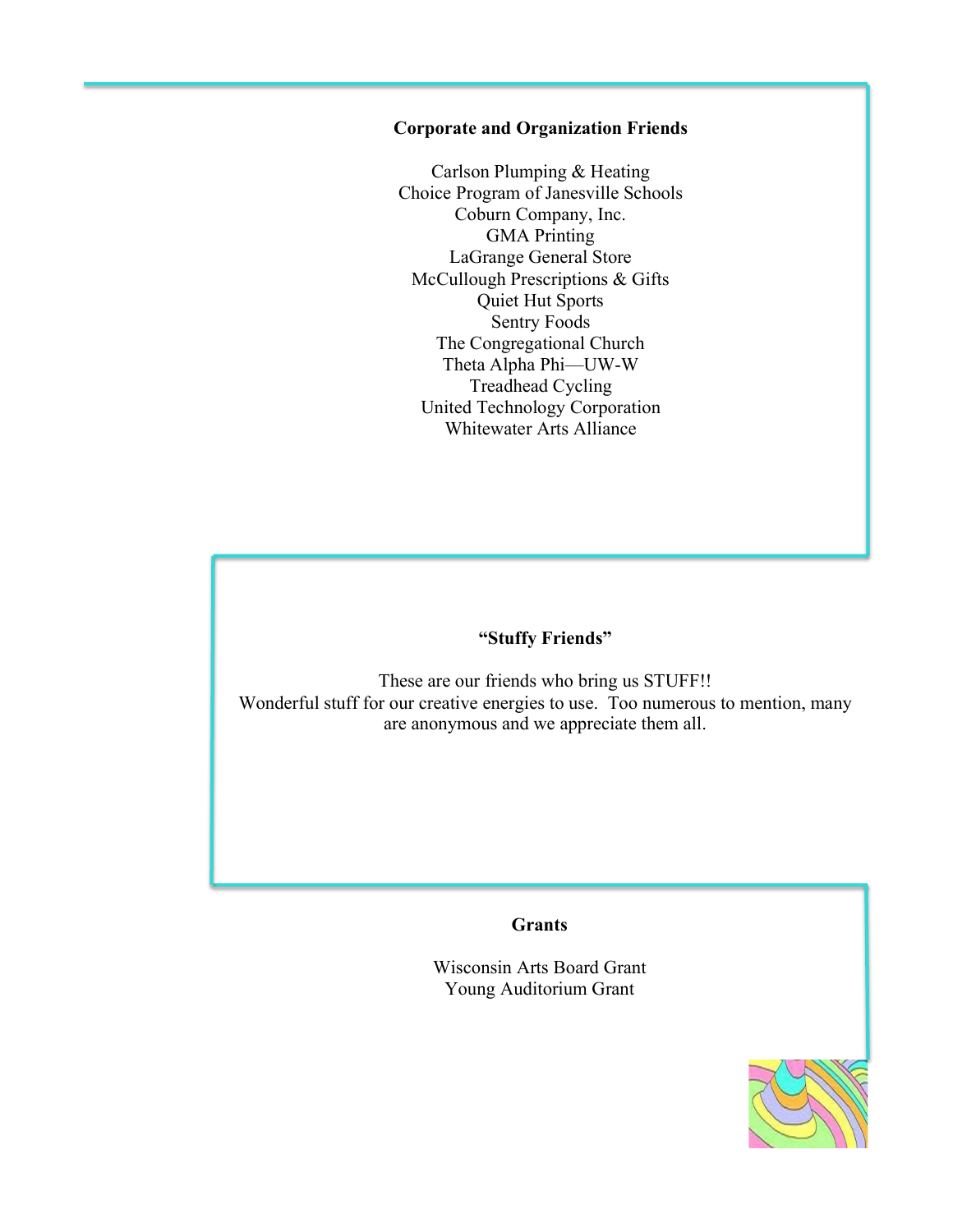

# **The Financial Place**

Where does it come from and where does it go? This is a simplified version, as a non-profit our books are always open for public viewing if you want the details.

> **Total Income \$32,314**

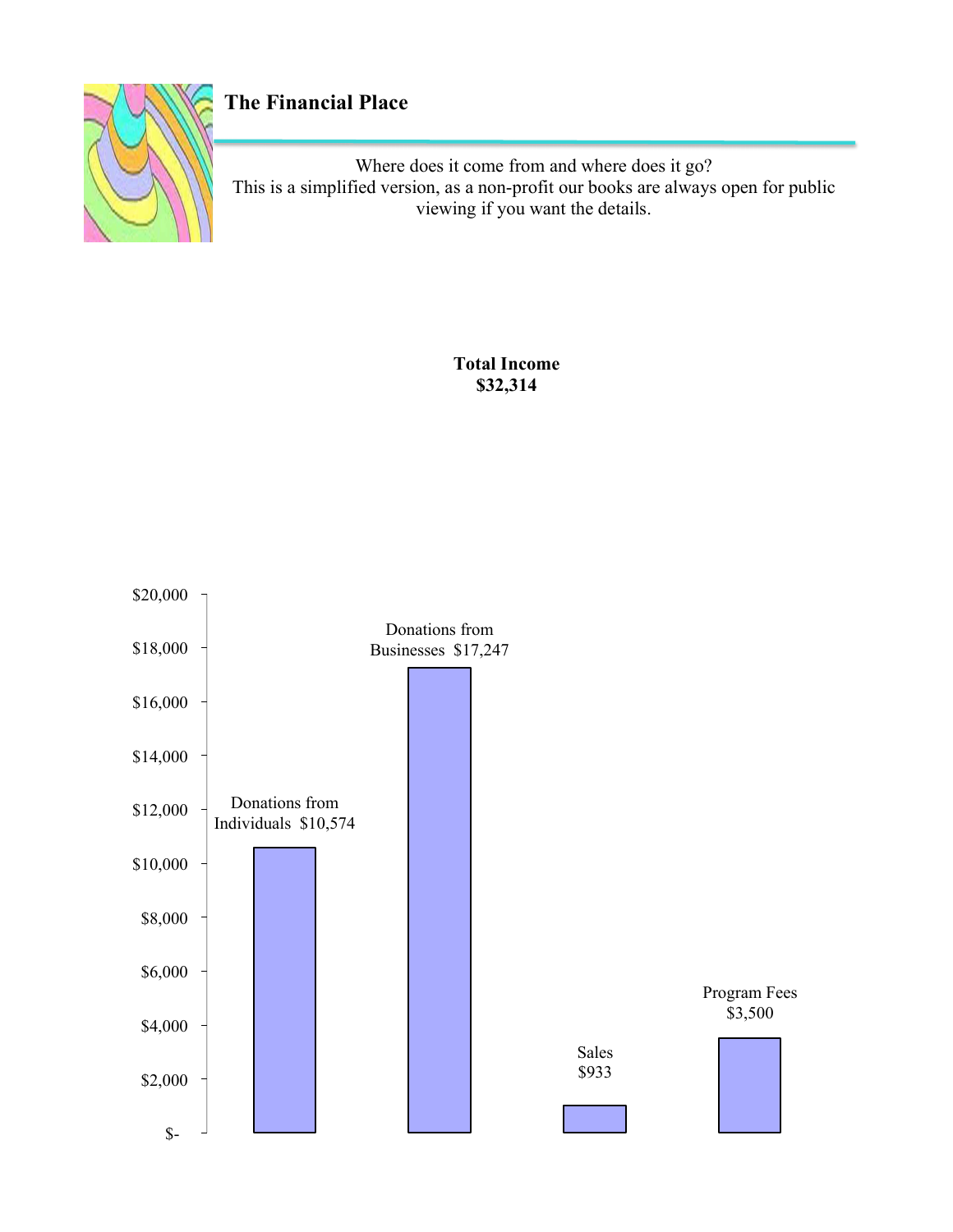#### **Total Expenses \$21,344**



Our largest expense is naturally rent and utilities. This year approximately \$1,340 was spent on special building projects that have enabled us to be more efficient and organized for our programing. These were one-time expenditures that will not occur again. Items such as installation of the kitchenette, shelving units, chair racks, and cost of installing the main paint wash tub in the studio area.

Our main goal with expenses is to keep them down. We keep lights off in the gallery unless a visitor arrives to view the art, we use email as often as possible to inform people of upcoming events and receptions, Expenses for programing is kept low thanks to our donors who bring us left over paints and canvases, and other nifty stuff for our artists to use. We are also very careful to always buy things on sale.

For complete details come in, our records are always available for public viewing.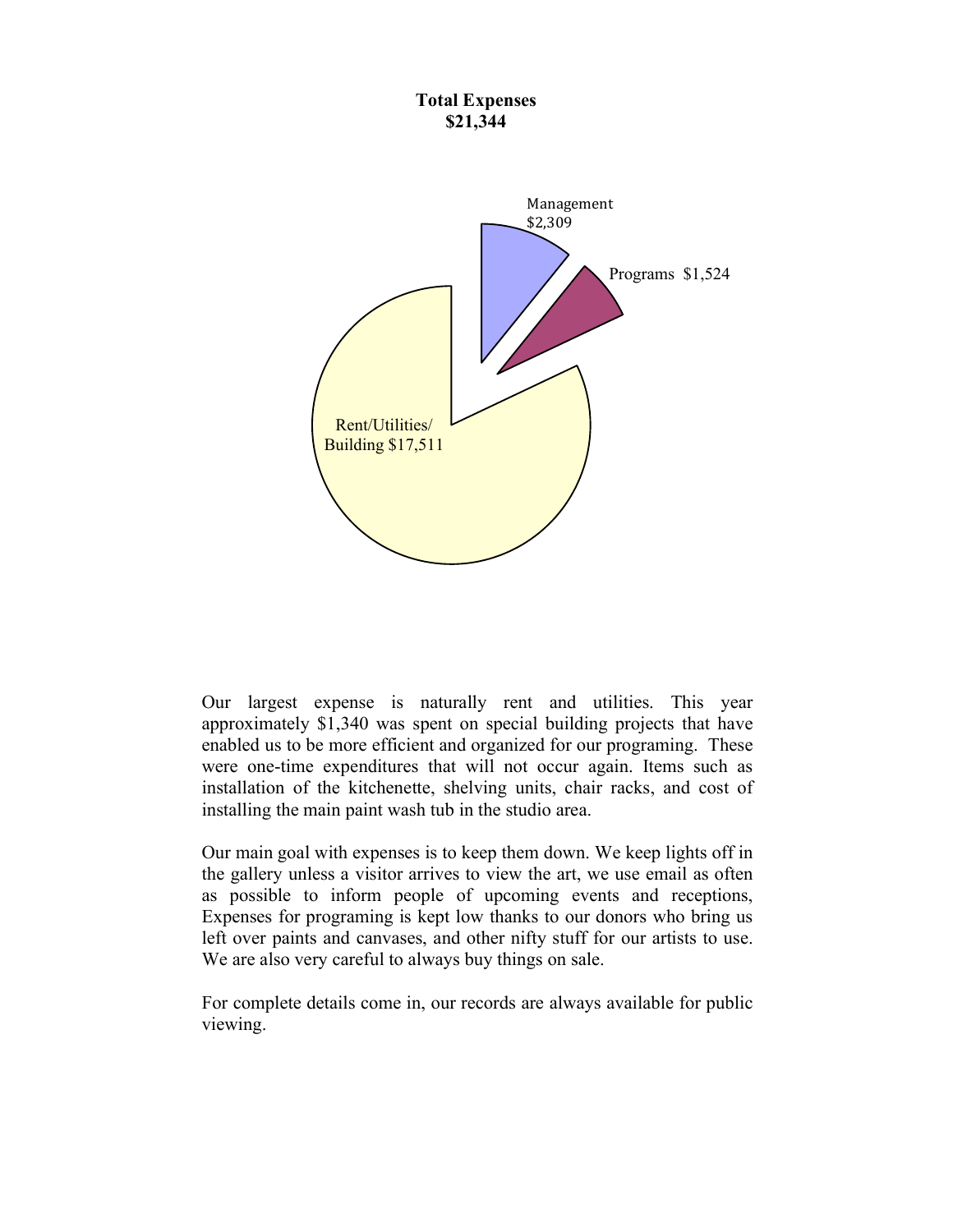#### *Philosophy and Approach*

*Our philosophy is to provide open exploration of any medium chosen by the student with individualized guidance.* 

*By looking closely at each student's abilities and skill level, individual instruction is provided. Whatever challenges they may bring with them a creative solution will be sought to nurture their inner creative needs and provide every opportunity for success. Students are challenged and encouraged to grow at their own pace.* 



#### *Benefits*

*Enhances self-image and self-esteem. Change identity from "disabled person" to "creative artist". Encourages decision-making and independence. Establishes or preserves sense of identity. Counteracts social isolation. Improves communication skills. Improves motor coordination and manual dexterity. Provides alternative for unacceptable behavior.*